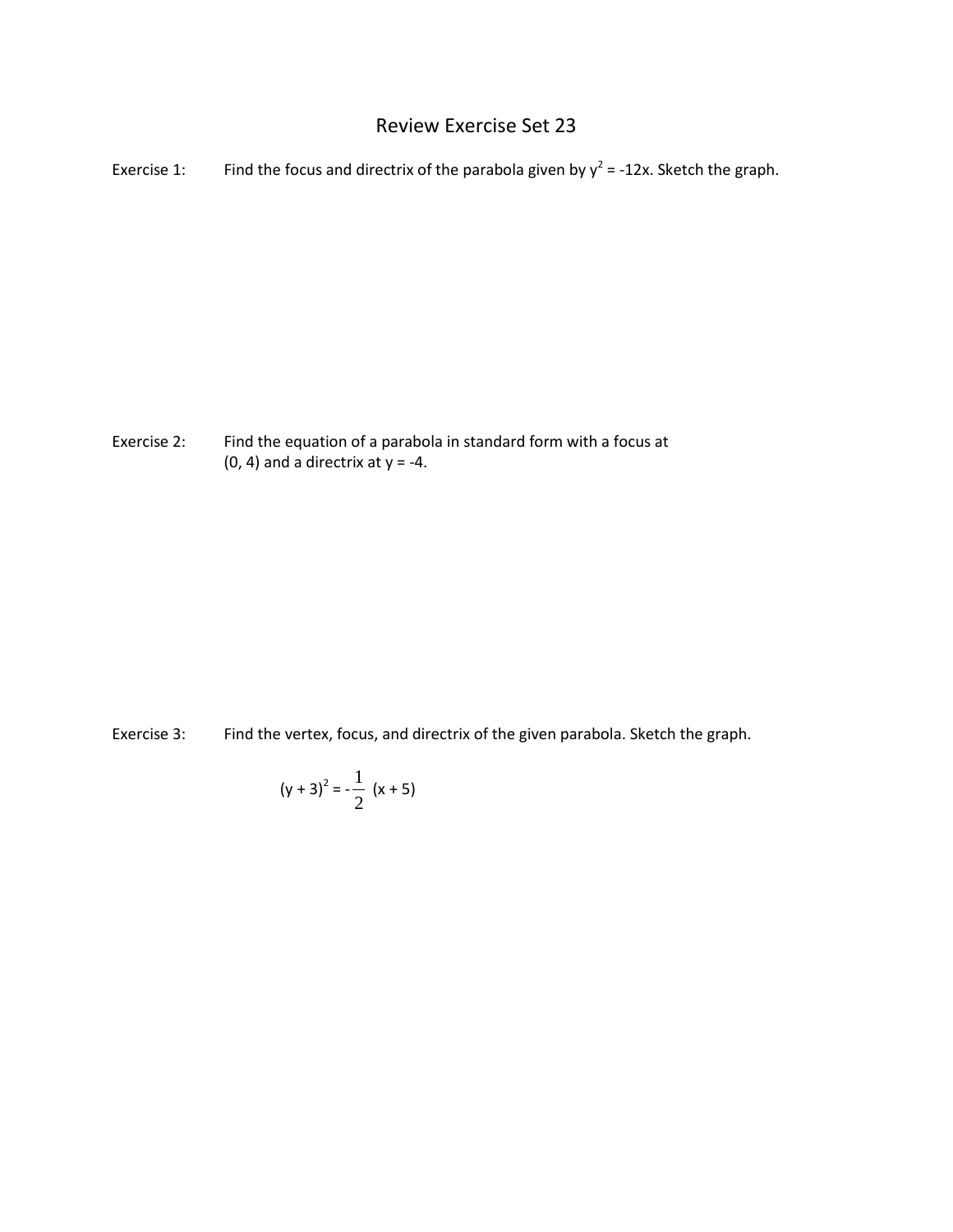Exercise 4: Express the given parabola in standard form.

 $3x^2 - 24x - 12y + 12 = 0$ 

Exercise 5: If a satellite dish with a parabolic surface is made with a diameter of 8 feet and a depth of 1 foot, then how far from the base of the dish should the receiver be placed?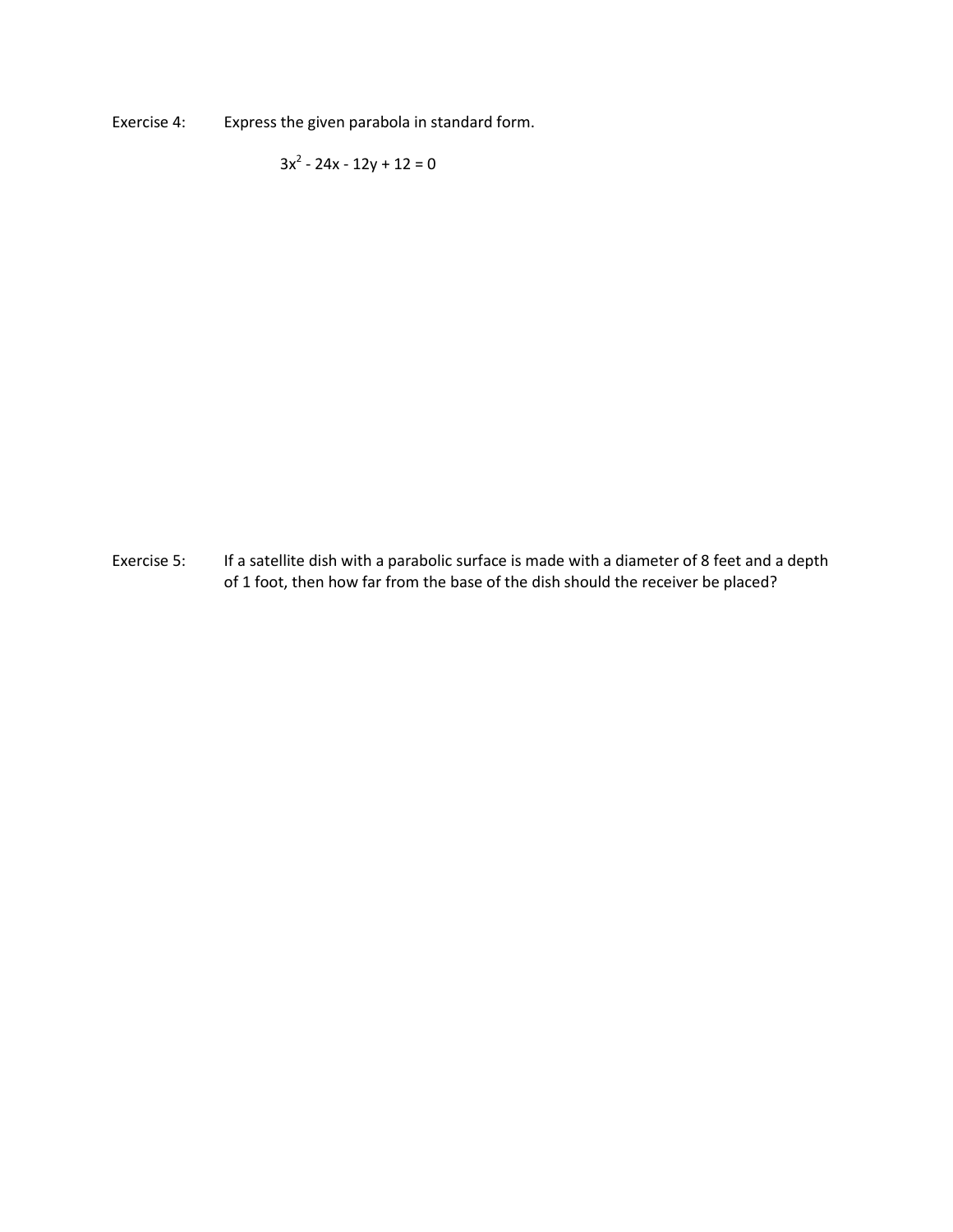## Review Exercise Set 23 Answer Key

Exercise 1: Find the focus and directrix of the parabola given by  $y^2 = -12x$ . Sketch the graph.

Find the value of p

 $y^2 = 4px$  $4p = -12$  $p = -3$ 

Find the focus

(p, 0) (-3, 0)

Find the directrix

- $x = -p$  $x = -(-3)$  $x = 3$
- Exercise 2: Find the equation of a parabola in standard form with a focus at  $(0, 4)$  and a directrix at  $y = -4$ .

Find p

Focus is at  $(0, 4)$  so  $p = 4$ 

Find the equation of the parabola

Since the focus is on the y-axis the equation will be in the form of:

 $x^2 = 4py$  $x^2 = 4(4)y$  $x^2 = 16y$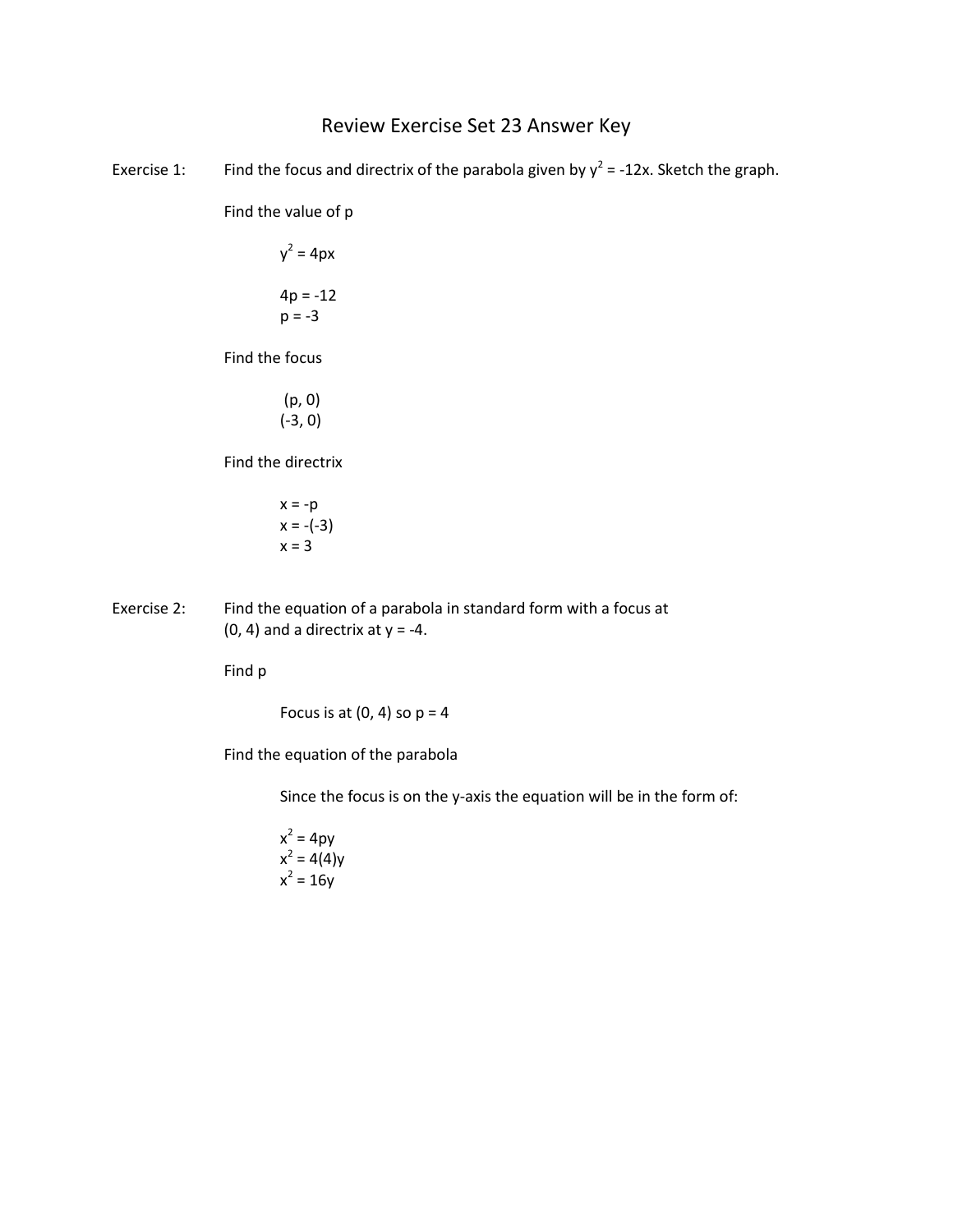Exercise 3: Find the vertex, focus, and directrix of the given parabola. Sketch the graph.

$$
(y+3)^2 = -\frac{1}{2} (x+5)
$$

Find the vertex by rewriting the equation into the form  $(y - k)^2 = 4p(x - h)$ 

$$
(y - (-3))^2 = -\frac{1}{2} (x - (-5))
$$

The vertex  $(h, k)$  is at  $(-5, -3)$ 

Find the value of p

$$
4p = -\frac{1}{2}
$$
  

$$
p = -\frac{1}{2} \times \frac{1}{4}
$$
  

$$
p = -\frac{1}{8}
$$

Find the focus

The focus is at  $(h + p, k)$ 

$$
(h + p, k) = (-5 - \frac{1}{8}, -3)
$$

$$
(h + p, k) = (-\frac{41}{8}, -3)
$$

Find the directrix

The directrix is given by the equation  $x = h - p$ 

$$
x = h - p
$$
  
\n
$$
x = -5 - (-\frac{1}{8})
$$
  
\n
$$
x = -5 + \frac{1}{8}
$$
  
\n
$$
x = \frac{39}{8}
$$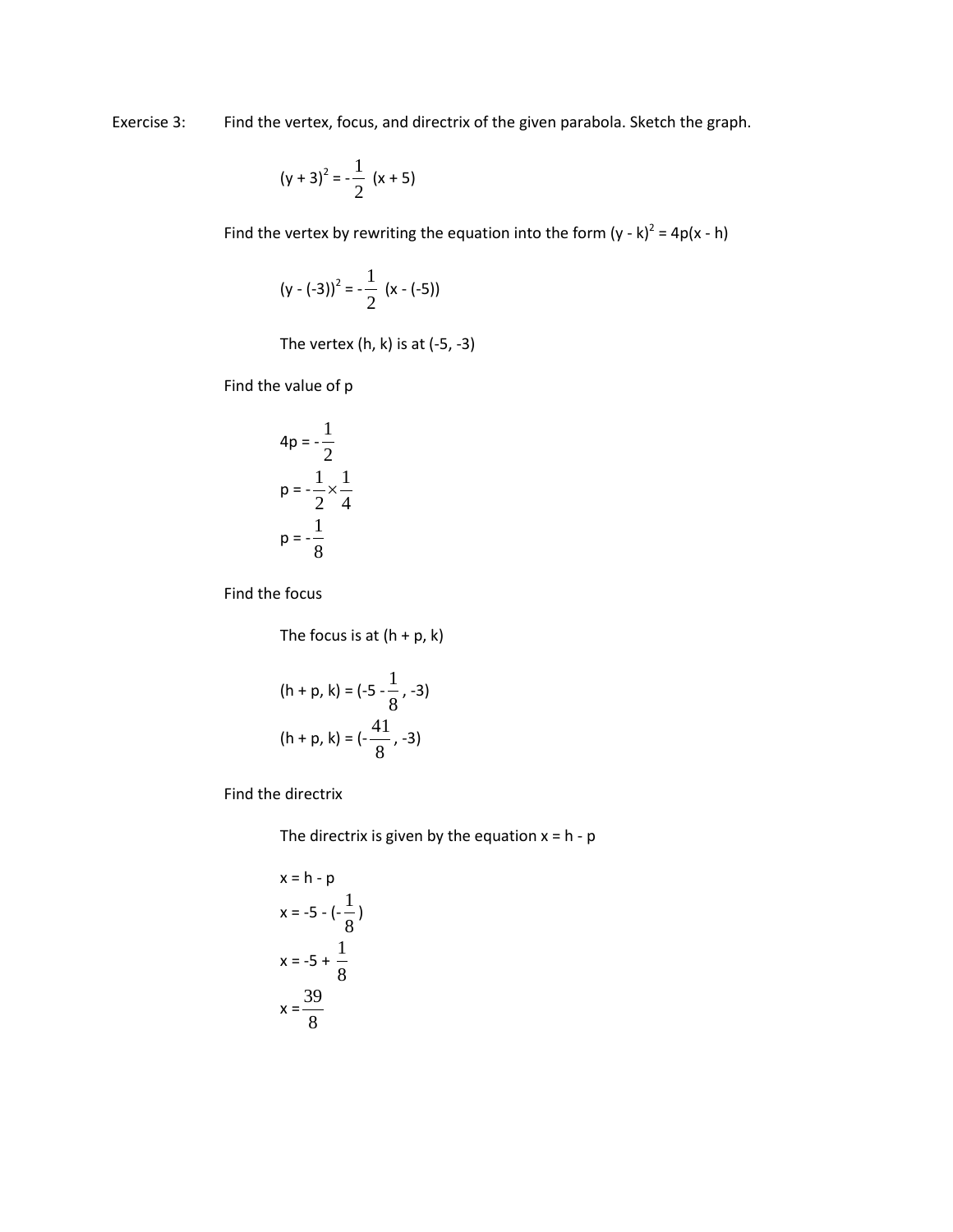Exercise 3 (Continued):

Sketch the graph



Exercise 4: Express the given parabola in standard form.

 $3x^{2} - 24x - 12y + 12 = 0$ 

Isolate the terms involving x on the left side

 $3x^2 - 24x = 12y - 12$ 

Factor the left side so that the  $x^2$  term has a coefficient of 1

 $3(x^2 - 8x) = 12y - 12$ 

Complete the square on the left side

$$
3\left(x^2 - 8x + \left(\frac{-8}{2}\right)^2\right) = 12y - 12 + 3\left(\frac{-8}{2}\right)^2
$$
  

$$
3\left(x^2 - 8x + \left(-4\right)^2\right) = 12y - 12 + 3\left(-4\right)^2
$$
  

$$
3\left(x - 4\right)^2 = 12y - 12 + 48
$$
  

$$
3\left(x - 4\right)^2 = 12y + 36
$$
  

$$
3\left(x - 4\right)^2 = 12\left(y + 3\right)
$$